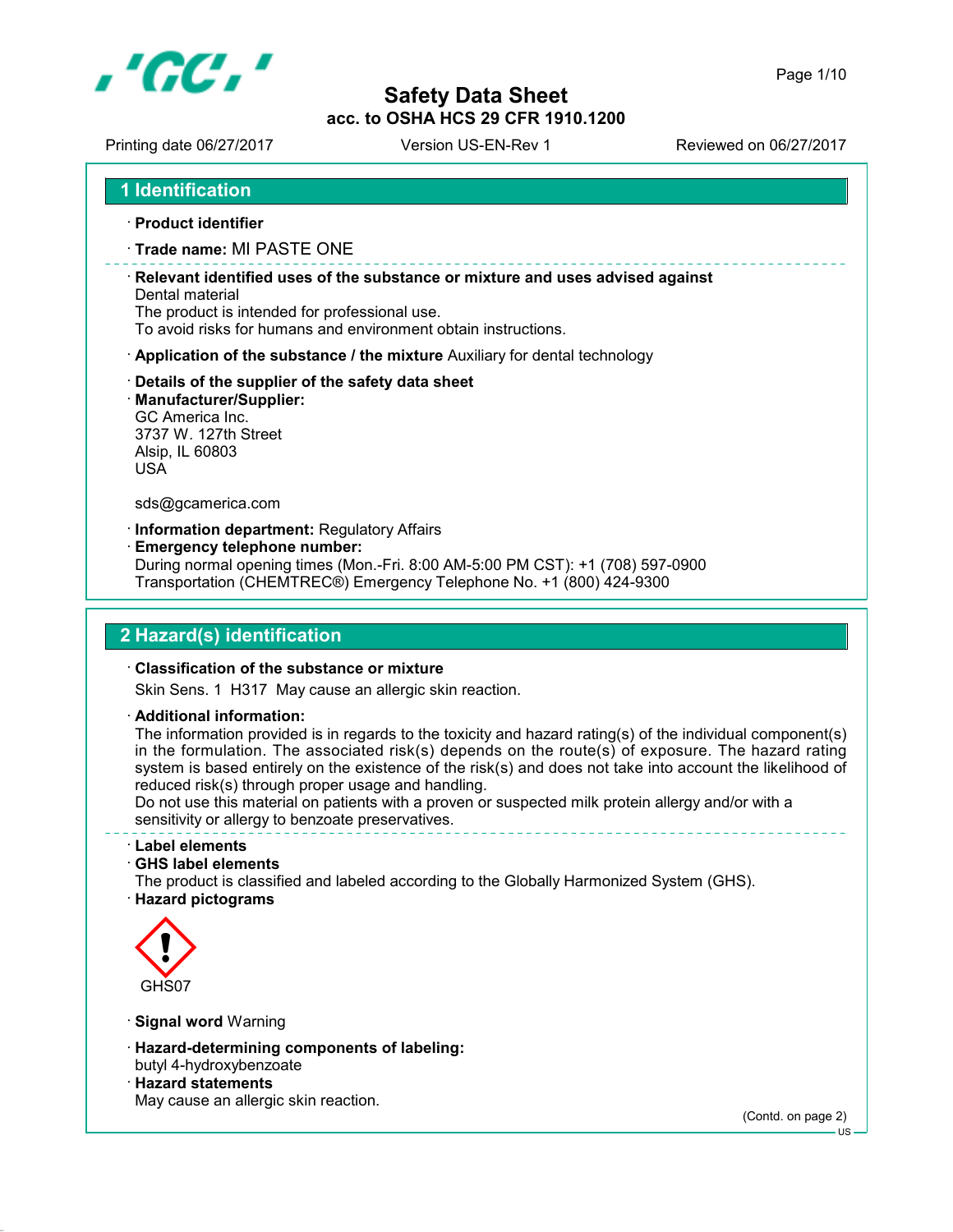Printing date 06/27/2017 Version US-EN-Rev 1 Reviewed on 06/27/2017

**Trade name:** MI PASTE ONE

|                                                                                                     | (Contd. of page 1) |
|-----------------------------------------------------------------------------------------------------|--------------------|
| <b>Precautionary statements</b>                                                                     |                    |
| Avoid breathing dust/fume/gas/mist/vapors/spray                                                     |                    |
| Contaminated work clothing must not be allowed out of the workplace.                                |                    |
| Wear protective gloves.<br>If skin irritation or rash occurs: Get medical advice/attention.         |                    |
| Wash contaminated clothing before reuse.                                                            |                    |
| Dispose of contents/container in accordance with local/regional/national/international regulations. |                    |
| · Additional information:                                                                           |                    |
| 10 % of the mixture consists of component(s) of unknown toxicity.                                   |                    |
| <b>Classification system:</b>                                                                       |                    |
| NFPA ratings (scale 0 - 4)                                                                          |                    |
| Health = $1$<br>$Fire = 0$<br>Reactivity = $0$                                                      |                    |
| · HMIS-ratings (scale 0 - 4)                                                                        |                    |
| <b>HEALTH</b><br>$\vert$ 1 $\vert$<br>Health = $1$                                                  |                    |
| $\overline{0}$<br>Fire = $0$<br><b>FIRE</b>                                                         |                    |
| Reactivity = $0$<br><b>REACTIVITY</b> 0                                                             |                    |
| <b>Other hazards</b>                                                                                |                    |
| · Results of PBT and vPvB assessment                                                                |                    |
| $\cdot$ PBT: Not applicable.                                                                        |                    |
| · vPvB: Not applicable.                                                                             |                    |
|                                                                                                     |                    |
| 0. Ogazza e e 141 e de Harfemarentina e concelho de la carte                                        |                    |

# **3 Composition/information on ingredients**

**Chemical characterization: Mixtures**

**Description:** Mixture of the substances listed below with nonhazardous additions.

| · Dangerous components: |                                                                                                          |  |
|-------------------------|----------------------------------------------------------------------------------------------------------|--|
|                         | 10-20%                                                                                                   |  |
|                         | $1 - 5%$                                                                                                 |  |
|                         | $1 - 5%$                                                                                                 |  |
| propylene glycol        | $1 - 5%$                                                                                                 |  |
| butyl 4-hydroxybenzoate | $< 0.5\%$                                                                                                |  |
|                         | givcerol<br>CAS: 7757-79-1 potassium nitrate<br>CAS: 9004-32-4 sodium carboxyl methyl cellulose (CMC-Na) |  |

**Additional information:**

If a substance is marked with \*\*, then substance is a trade secret. This is allowed under OSHA's Hazard Communication Standard (HCS) as a trade secret and under GHS as Confidential Business Information (CBI).

## **4 First-aid measures**

### **Description of first aid measures**

### **General information:**

Immediately remove any clothing soiled by the product. If symptoms persist consult doctor.

#### **After inhalation:**

Supply fresh air; consult doctor in case of complaints.

(Contd. on page 3)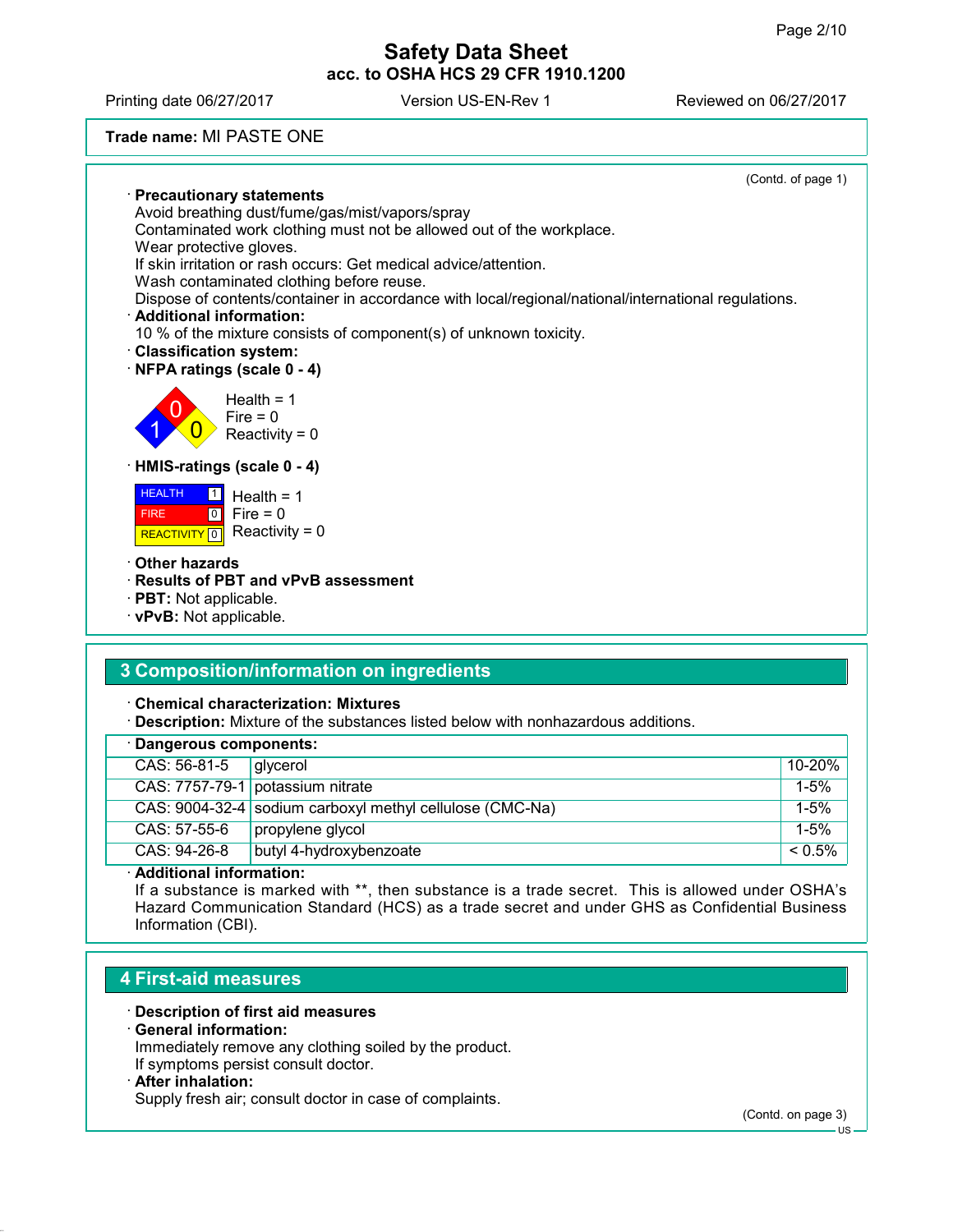Printing date 06/27/2017 Version US-EN-Rev 1 Reviewed on 06/27/2017

### **Trade name:** MI PASTE ONE

|                                                  | In case of unconsciousness place patient stably in side position for transportation.                                                                              | (Contd. of page 2) |
|--------------------------------------------------|-------------------------------------------------------------------------------------------------------------------------------------------------------------------|--------------------|
| · After skin contact:<br>Seek medical treatment. | Immediately wash with water and soap and rinse thoroughly.                                                                                                        |                    |
| After eye contact:                               |                                                                                                                                                                   |                    |
| · After swallowing:                              | Rinse opened eye for several minutes under running water. If symptoms persist, consult a doctor.                                                                  |                    |
|                                                  | Rinse out mouth and then drink plenty of water.                                                                                                                   |                    |
| · Information for doctor:                        | If symptoms persist consult doctor.                                                                                                                               |                    |
|                                                  | Most important symptoms and effects, both acute and delayed Allergic reactions                                                                                    |                    |
|                                                  | Indication of any immediate medical attention and special treatment needed<br>No further relevant information available.                                          |                    |
|                                                  |                                                                                                                                                                   |                    |
| <b>5 Fire-fighting measures</b>                  |                                                                                                                                                                   |                    |
| · Extinguishing media                            |                                                                                                                                                                   |                    |
| Suitable extinguishing agents:                   |                                                                                                                                                                   |                    |
|                                                  | CO2, extinguishing powder or water spray. Fight larger fires with water spray or alcohol resistant foam.<br>Use fire fighting measures that suit the environment. |                    |
|                                                  | · For safety reasons unsuitable extinguishing agents: Water with full jet                                                                                         |                    |
|                                                  | Special hazards arising from the substance or mixture<br>Formation of toxic gases is possible during heating or in case of fire.                                  |                    |
| · Advice for firefighters                        |                                                                                                                                                                   |                    |
| · Additional information                         | · Protective equipment: Wear self-contained respiratory protective device.                                                                                        |                    |
|                                                  | Dispose of fire debris and contaminated fire fighting water in accordance with official regulations.                                                              |                    |
|                                                  |                                                                                                                                                                   |                    |
|                                                  | <b>6 Accidental release measures</b>                                                                                                                              |                    |
|                                                  | <b>Personal precautions, protective equipment and emergency procedures</b>                                                                                        |                    |
|                                                  | Remove persons from danger area.                                                                                                                                  |                    |
| Wear protective clothing.                        | Avoid contact with the eyes and skin.                                                                                                                             |                    |
| <b>Environmental precautions:</b>                |                                                                                                                                                                   |                    |
|                                                  | Do not allow product to reach sewage system or any water course.<br>Do not allow to penetrate the ground/soil.                                                    |                    |
|                                                  | Methods and material for containment and cleaning up:                                                                                                             |                    |
|                                                  | Absorb liquid components with liquid-binding material.                                                                                                            |                    |
| · Reference to other sections                    | Dispose of the collected material according to regulations.                                                                                                       |                    |
|                                                  | See Section 7 for information on safe handling.                                                                                                                   |                    |
|                                                  | See Section 8 for information on personal protection equipment.<br>See Section 13 for disposal information.                                                       |                    |
|                                                  | · Protective Action Criteria for Chemicals                                                                                                                        |                    |
| $PAC-1$ :                                        |                                                                                                                                                                   |                    |
| CAS: 56-81-5                                     | glycerol                                                                                                                                                          | 45 mg/m3           |
| CAS: 7631-86-9                                   | silicon dioxide                                                                                                                                                   | 18 mg/m3           |
| CAS: 7757-79-1                                   | potassium nitrate                                                                                                                                                 | $9$ mg/m $3$       |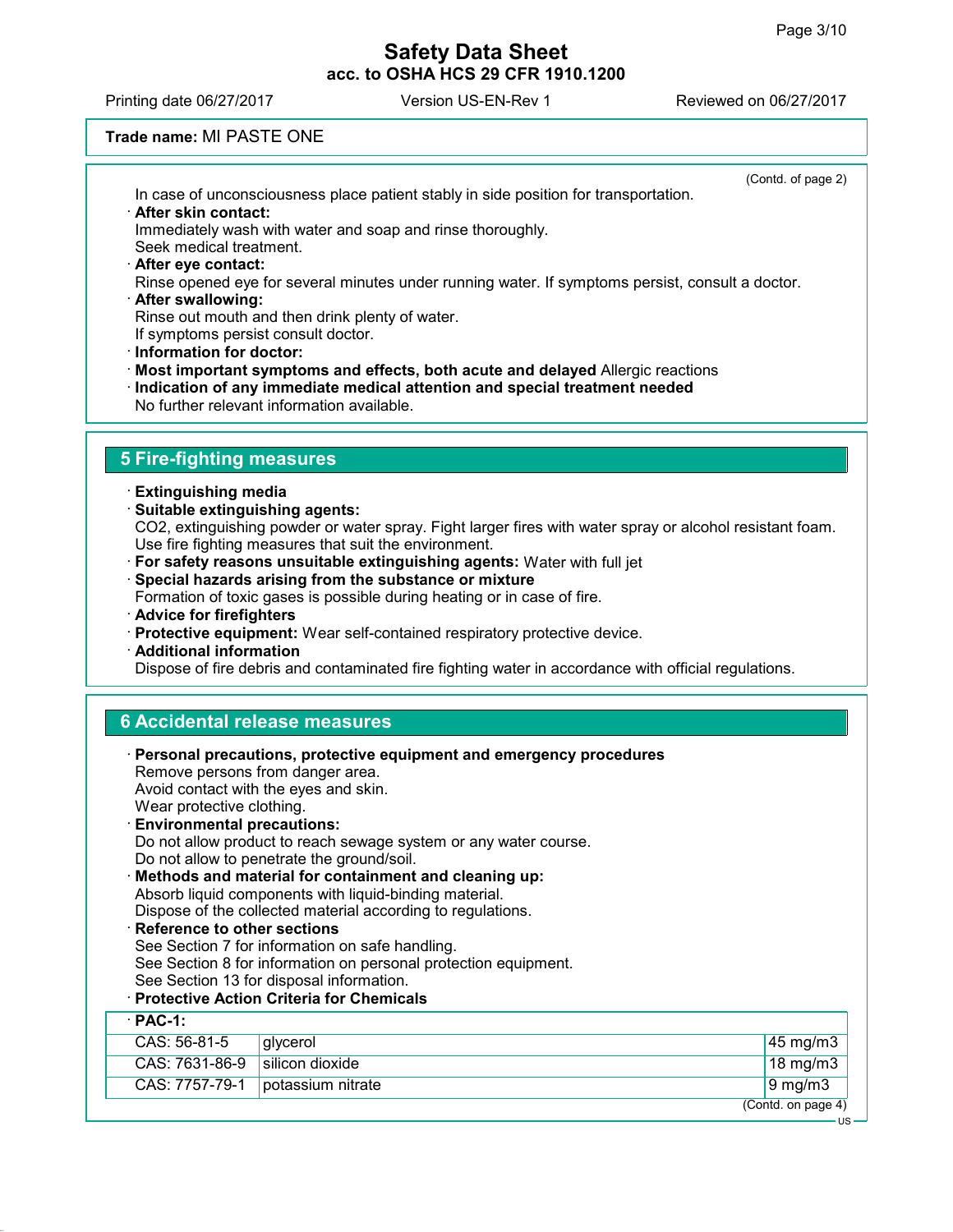Printing date 06/27/2017 Version US-EN-Rev 1 Reviewed on 06/27/2017

**Trade name:** MI PASTE ONE

|                 |                         | (Contd. of page 3) |
|-----------------|-------------------------|--------------------|
| CAS: 57-55-6    | propylene glycol        | $30 \text{ mg/m}$  |
| CAS: 13463-67-7 | titanium dioxide        | 30 mg/m3           |
| CAS: 119-36-8   | methyl salicylate       | $2.3$ ppm          |
| CAS: 7664-38-2  | phosphoric acid         | $3$ mg/m $3$       |
| CAS: 7681-49-4  | sodium fluoride         | 17 mg/m3           |
| CAS: 120-47-8   | ethyl 4-hydroxybenzoate | $31$ mg/m $3$      |
| $\cdot$ PAC-2:  |                         |                    |
| CAS: 56-81-5    | glycerol                | 180 mg/m3          |
| CAS: 7631-86-9  | silicon dioxide         | 740 mg/m3          |
| CAS: 7757-79-1  | potassium nitrate       | 100 mg/m3          |
| CAS: 57-55-6    | propylene glycol        | 1,300 mg/m3        |
| CAS: 13463-67-7 | titanium dioxide        | 330 mg/m3          |
| CAS: 119-36-8   | methyl salicylate       | $25$ ppm           |
| CAS: 7664-38-2  | phosphoric acid         | 30 mg/m3           |
| CAS: 7681-49-4  | sodium fluoride         | 90 mg/m3           |
| CAS: 120-47-8   | ethyl 4-hydroxybenzoate | 340 mg/m3          |
| $·$ PAC-3:      |                         |                    |
| CAS: 56-81-5    | glycerol                | 1,100 mg/m3        |
| CAS: 7631-86-9  | silicon dioxide         | 4,500 mg/m3        |
| CAS: 7757-79-1  | potassium nitrate       | 600 mg/m3          |
| CAS: 57-55-6    | propylene glycol        | 7,900 mg/m3        |
| CAS: 13463-67-7 | titanium dioxide        | $2,000$ mg/m3      |
| CAS: 119-36-8   | methyl salicylate       | 150 ppm            |
| CAS: 7664-38-2  | phosphoric acid         | 150 mg/m3          |
| CAS: 7681-49-4  | sodium fluoride         | 1,100 mg/m3        |
| CAS: 120-47-8   | ethyl 4-hydroxybenzoate | $2,100$ mg/m3      |

# **7 Handling and storage**

- **Handling:**
- **Precautions for safe handling**
- Observe instructions for use.
- Ensure good ventilation/exhaustion at the workplace.
- Prevent formation of aerosols.
- Avoid contact with the eyes and skin.
- **Information about protection against explosions and fires:** No special measures required.
- **Storage:**
- **Requirements to be met by storerooms and receptacles:** Store only in unopened original receptacles.
- **Information about storage in one common storage facility:** Store away from foodstuffs.
- **Further information about storage conditions:** Observe instructions for use / storage.
- **Specific end use(s)** No further relevant information available.

(Contd. on page 5)

US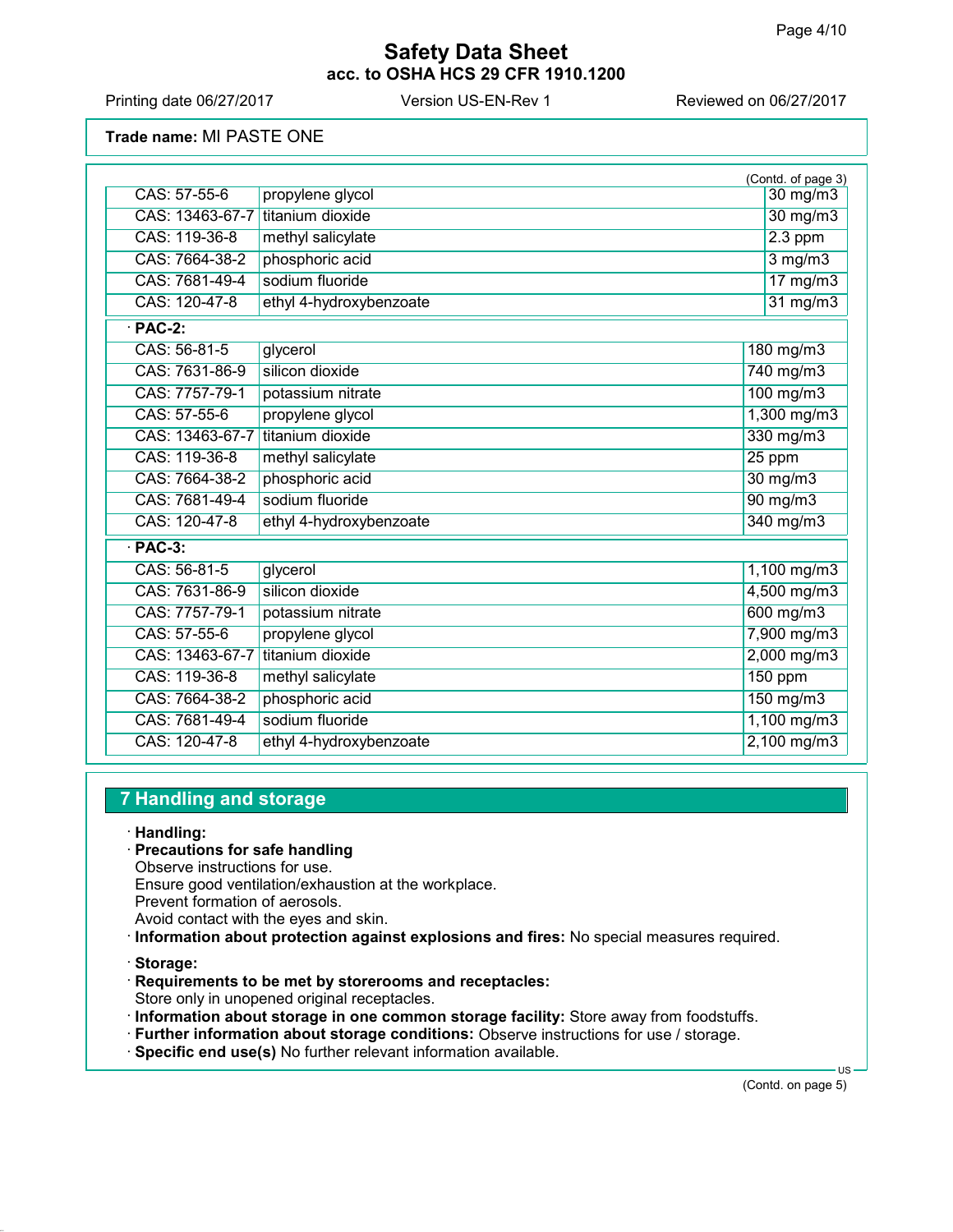Printing date 06/27/2017 Version US-EN-Rev 1 Reviewed on 06/27/2017

### **Trade name:** MI PASTE ONE

(Contd. of page 4)

### **8 Exposure controls/personal protection**

**Additional information about design of technical systems:** No further data; see item 7.

#### **Control parameters**

Exposure guidelines are not relevant when product is used as intended in a household setting.

**Components with limit values that require monitoring at the workplace:**

The following constituents are the only constituents of the product which have a PEL, TLV or other recommended exposure limit.

At this time, the other constituents have no known exposure limits.

#### **CAS: 56-81-5 glycerol**

PEL Long-term value: 15<sup>\*</sup> 5<sup>\*\*</sup> mg/m<sup>3</sup>

mist; \*total dust \*\*respirable fraction

 $TLV$  TLV withdrawn-insufficient data human occup. exp.

#### **CAS: 57-55-6 propylene glycol**

WEEL Long-term value: 10 mg/m<sup>3</sup>

**Additional information:** The lists that were valid during the creation were used as basis.

#### **Exposure controls**

This safety data sheet was developed based on regulations applicable to bulk substances in an industrial/occupational setting.

For Consumers and Retail personnel - follow product label directions and warning when using and/or handling this product.

For Distribution and Manufacturing sites - follow the procedure as listed according to your Workplace Safety protocols.

- **Personal protective equipment:**
- **General protective and hygienic measures:**

The usual precautionary measures for handling chemicals should be followed.

Avoid contact with the eyes and skin.

Wash hands before breaks and at the end of work.

Keep away from foodstuffs, beverages and feed.

Immediately remove all soiled and contaminated clothing.

**Protection of hands:** No special protective equipement required.

### **Eye protection:**

Manufacturing sites: Wear safety glasses with side shields (or goggles). Distribution, Workplace, and Household Settings: No special protective equipment required

**Body protection:** No special protective equipment required.

# **9 Physical and chemical properties Information on basic physical and chemical properties General Information Appearance: Form:** Pasty Color: **Odor:** Product specific

(Contd. on page 6)

US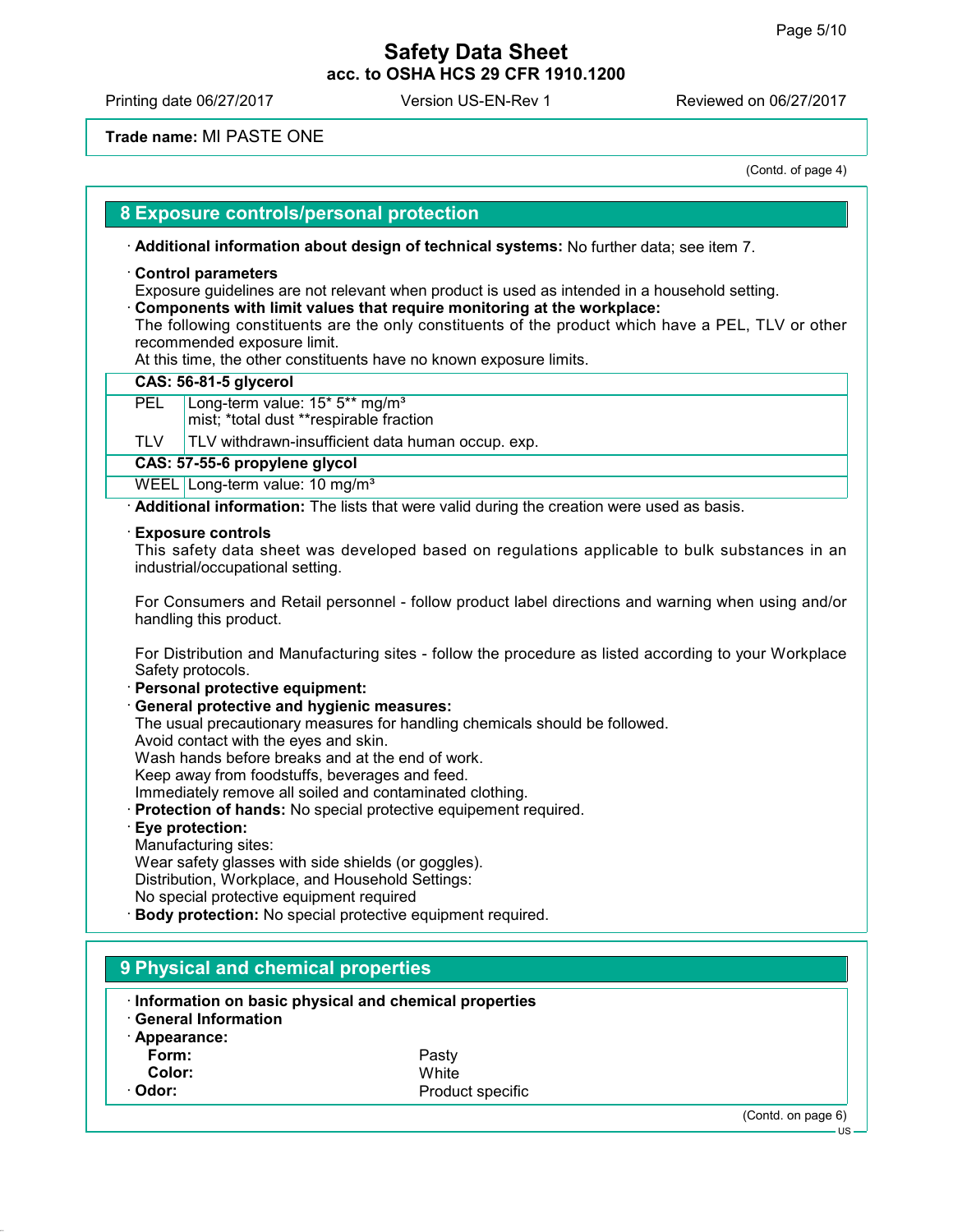Printing date 06/27/2017 Version US-EN-Rev 1 Reviewed on 06/27/2017

**Trade name:** MI PASTE ONE

|                                                                                                            | (Contd. of page 5)                                                                               |
|------------------------------------------------------------------------------------------------------------|--------------------------------------------------------------------------------------------------|
| Odor threshold:                                                                                            | Not determined.                                                                                  |
| pH-value at 20 °C (68 °F):                                                                                 | 7                                                                                                |
| Change in condition<br><b>Melting point/Melting range:</b><br><b>Boiling point/Boiling range:</b>          | Undetermined.<br>Undetermined.                                                                   |
| · Flash point:                                                                                             | Not applicable.                                                                                  |
| · Flammability (solid, gaseous):                                                                           | Not applicable.                                                                                  |
| · Ignition temperature:                                                                                    | Undetermined.                                                                                    |
| Decomposition temperature:                                                                                 | Not determined.                                                                                  |
| · Auto igniting:                                                                                           | Product is not self-igniting.                                                                    |
| Danger of explosion:                                                                                       | Product does not present an explosion hazard.                                                    |
| <b>Explosion limits:</b><br>Lower:<br>Upper:                                                               | 0.9 Vol %<br>0.0 Vol %                                                                           |
| · Vapor pressure:                                                                                          | Not determined.                                                                                  |
| $\cdot$ Density at 20 °C (68 °F):<br><b>Relative density</b><br>· Vapor density<br><b>Evaporation rate</b> | 1.29 g/cm <sup>3</sup> (10.765 lbs/gal)<br>Not determined.<br>Not determined.<br>Not determined. |
| · Solubility in / Miscibility with<br>Water:                                                               | Fully miscible.                                                                                  |
| · Partition coefficient (n-octanol/water): Not determined.                                                 |                                                                                                  |
| · Viscosity:<br><b>Dynamic:</b><br>Kinematic:                                                              | Not determined.<br>Not determined.                                                               |
| · Solvent content:<br><b>Organic solvents:</b><br>Water:<br><b>VOC content:</b>                            | 20.1%<br>41.0%<br>2.1%                                                                           |
| <b>Solids content:</b><br><b>Other information</b>                                                         | 21.6%<br>No further relevant information available.                                              |

# **10 Stability and reactivity**

- **Reactivity** No further relevant information available.
- **Chemical stability** Stable at ambient temperature.
- **Thermal decomposition / conditions to be avoided:** No decomposition if used according to specifications.
- **Possibility of hazardous reactions** No dangerous reactions known.
- **Conditions to avoid** No further relevant information available.
- **Incompatible materials:** No further relevant information available.

(Contd. on page 7)

US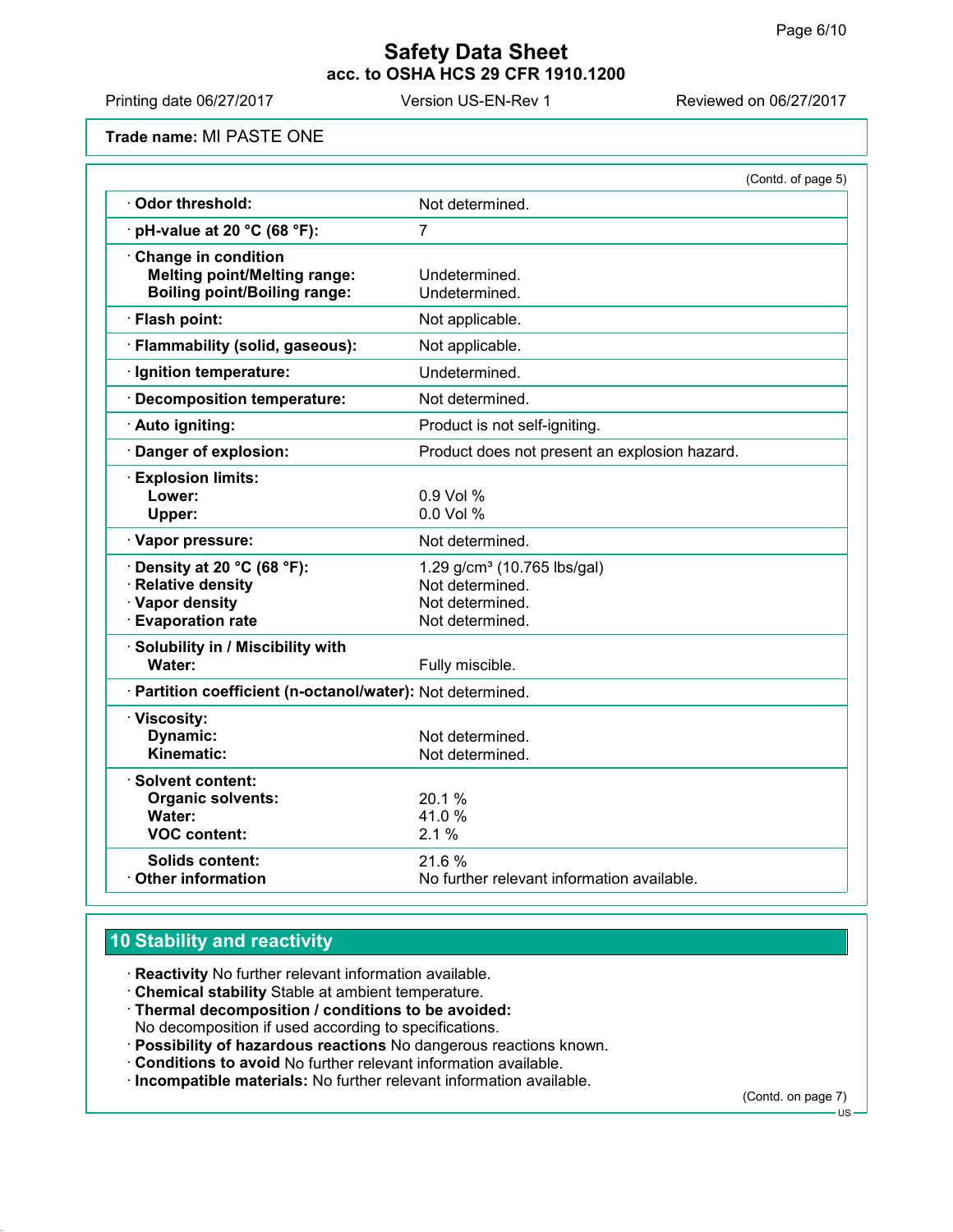Printing date 06/27/2017 Version US-EN-Rev 1 Reviewed on 06/27/2017

**Trade name:** MI PASTE ONE

**Hazardous decomposition products:** No dangerous decomposition products known.

(Contd. of page 6)

## **11 Toxicological information**

**Information on toxicological effects**

- **Acute toxicity:**
- **LD/LC50 values that are relevant for classification:** No further relevant information available.
- **Primary irritant effect:**
- **on the skin:** No irritant effect.
- **on the eye:** No irritating effect.
- **Sensitization:** Sensitization possible through skin contact.
- **Additional toxicological information:**
- **Carcinogenic categories**

**IARC (International Agency for Research on Cancer)**

silicon dioxide 3

titanium dioxide 2B

sodium fluoride **3** 

#### **NTP (National Toxicology Program)**

None of the ingredients is listed.

#### **OSHA-Ca (Occupational Safety & Health Administration)**

None of the ingredients is listed.

### **Carcinogenic categories' legend:**

IARC Group 1: The agent is carcinogenic to humans.

IARC Group 2A: The agent is probably carcinogenic to humans.

IARC Group 2B: The agent is possibly carcinogenic to humans.

IARC Group 3: The agent is not classifiable as to its carcinogenicity to humans.

IARC Group 4: The agent is probably not carcinogenic to humans.

NTP K: Known to be human carcinogen.

NTP R: Reasonably anticipated to be human carcinogen.

- **Repeated dose toxicity.** No further relevant information available.
- **CMR effects (carcinogenity, mutagenicity and toxicity for reproduction)**
- No further relevant information available. No further relevant information available.

# **12 Ecological information**

- **Toxicity**
- **Aquatic toxicity:** No further relevant information available.
- **Persistence and degradability** No further relevant information available.
- **Behavior in environmental systems:**
- **Bioaccumulative potential** No further relevant information available.
- **Mobility in soil** No further relevant information available.
- **Additional ecological information:**
- **General notes:** Not known to be hazardous to water.
- **Results of PBT and vPvB assessment**
- **PBT:** Not applicable.

### **vPvB:** Not applicable.

(Contd. on page 8)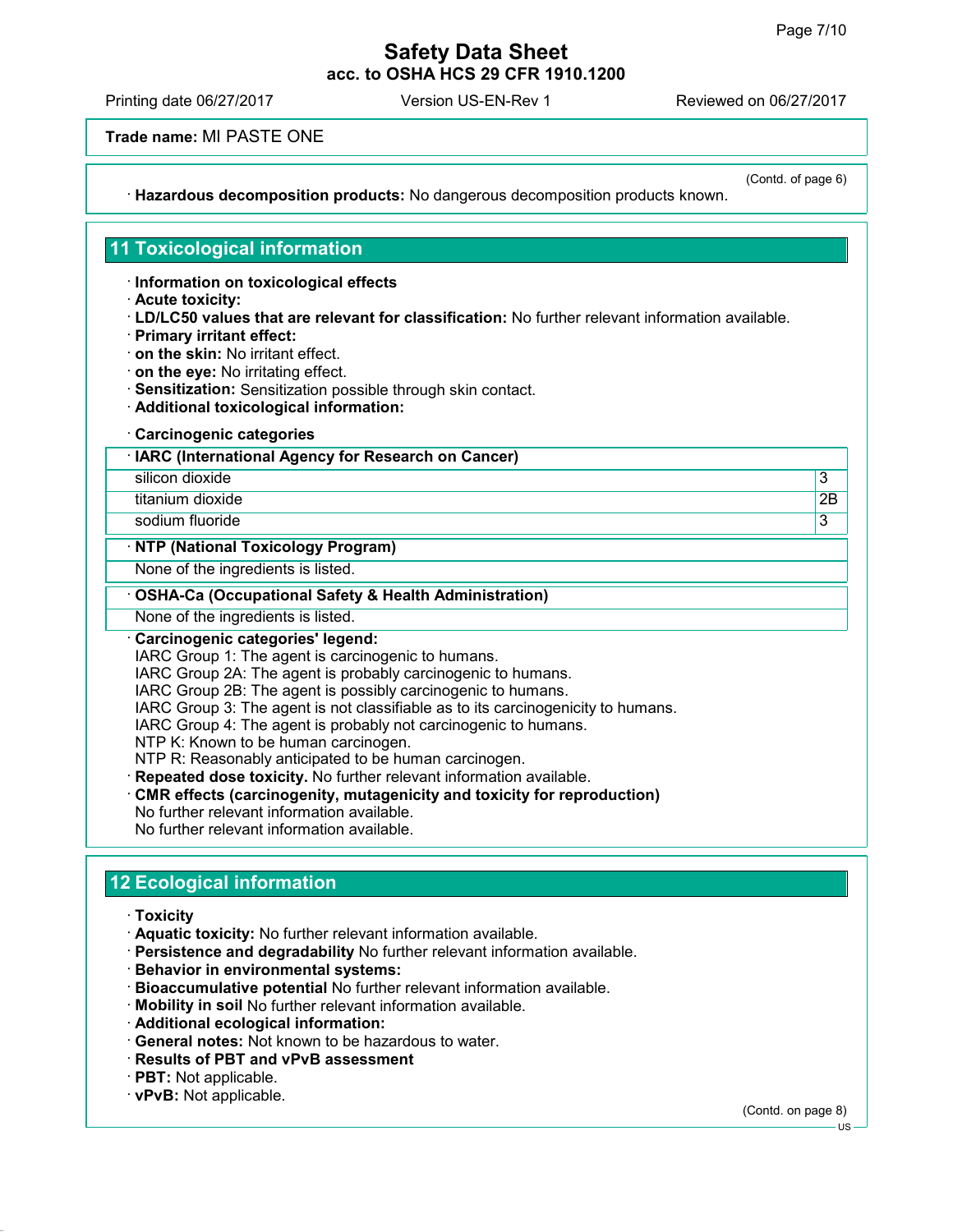(Contd. of page 7)

### **Safety Data Sheet acc. to OSHA HCS 29 CFR 1910.1200**

Printing date 06/27/2017 Version US-EN-Rev 1 Reviewed on 06/27/2017

**Trade name:** MI PASTE ONE

**Other adverse effects** No further relevant information available.

**13 Disposal considerations**

**Waste treatment methods**

**Recommendation:**

Must not be disposed of together with household garbage. Do not allow product to reach sewage system.

- **Uncleaned packagings:**
- **Recommendation:** Disposal must be made according to official regulations.
- **Recommended cleansing agent:** Water, if necessary with cleansing agents.

| <b>14 Transport information</b>                                            |                 |
|----------------------------------------------------------------------------|-----------------|
| · UN-Number<br>· DOT, ADR, ADN, IMDG, IATA                                 | Void            |
| · UN proper shipping name<br>· DOT, ADR, ADN, IMDG, IATA                   | Void            |
| · Transport hazard class(es)                                               |                 |
| · DOT, ADR, ADN, IMDG, IATA<br>· Class                                     | Void            |
| · Packing group<br>· DOT, ADR, IMDG, IATA                                  | Void            |
| · Environmental hazards:<br>· Marine pollutant:                            | No.             |
| · Special precautions for user                                             | Not applicable. |
| Transport in bulk according to Annex II of<br>MARPOL73/78 and the IBC Code | Not applicable. |
| · UN "Model Regulation":                                                   | Void            |

## **15 Regulatory information**

 **Safety, health and environmental regulations/legislation specific for the substance or mixture SARA (Superfund Amendments and Reauthorization Act)**

**Section 355 (extremely hazardous substances):**

None of the ingredients is listed.

**Section 313 (Specific toxic chemical listings):**

potassium nitrate

phosphoric acid

**TSCA (Toxic Substances Control Act):**

glycerol

silicon dioxide

(Contd. on page 9)

US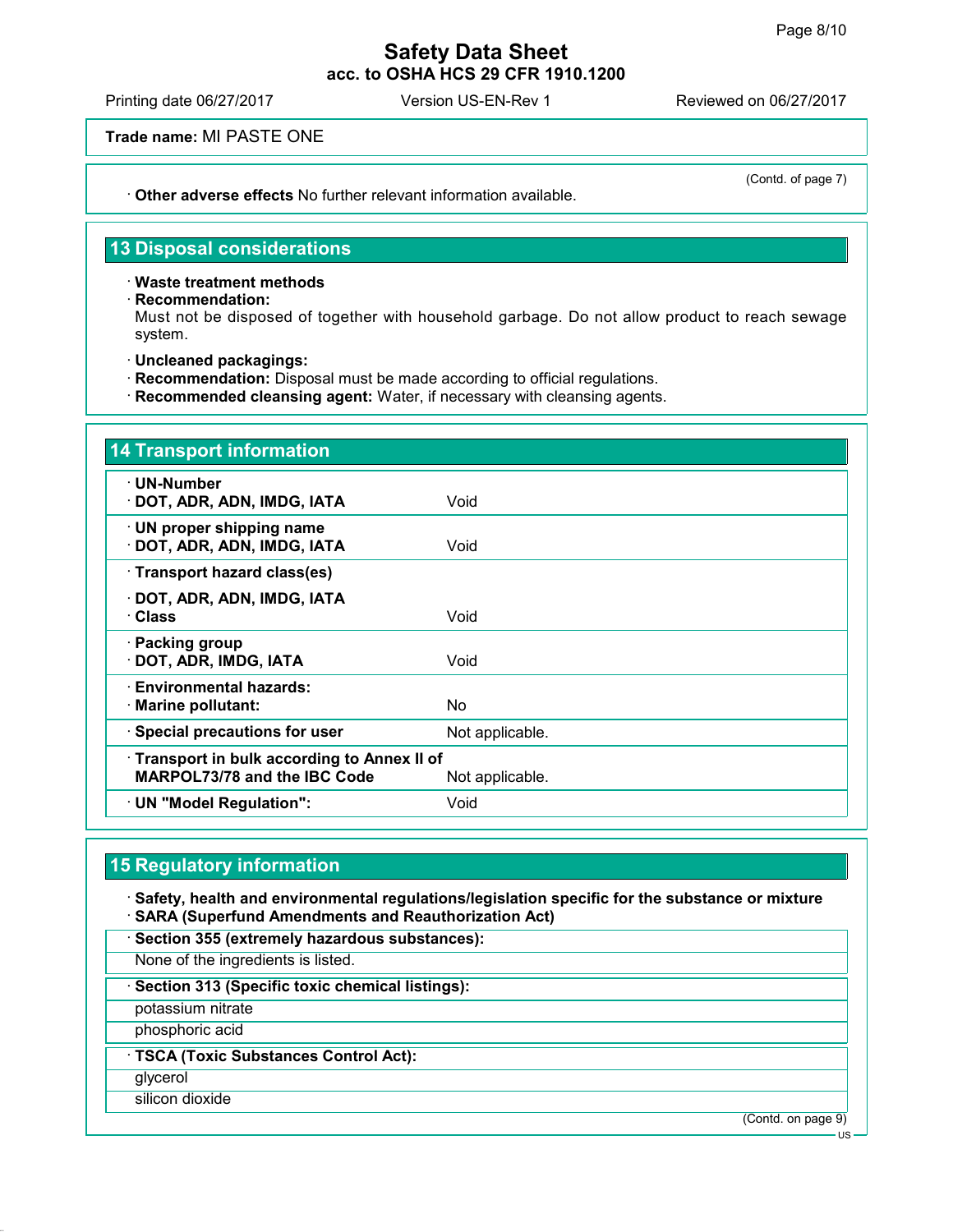Printing date 06/27/2017 Version US-EN-Rev 1 Reviewed on 06/27/2017

**Trade name:** MI PASTE ONE

| D-glucitol                                                                                                                                                                                                                                                                                                                      | (Contd. of page 8) |
|---------------------------------------------------------------------------------------------------------------------------------------------------------------------------------------------------------------------------------------------------------------------------------------------------------------------------------|--------------------|
| potassium nitrate                                                                                                                                                                                                                                                                                                               |                    |
| sodium carboxyl methyl cellulose (CMC-Na)                                                                                                                                                                                                                                                                                       |                    |
| propylene glycol                                                                                                                                                                                                                                                                                                                |                    |
| xylitol                                                                                                                                                                                                                                                                                                                         |                    |
| titanium dioxide                                                                                                                                                                                                                                                                                                                |                    |
| Sodium N-lauroyl sarcosinate                                                                                                                                                                                                                                                                                                    |                    |
| butyl 4-hydroxybenzoate                                                                                                                                                                                                                                                                                                         |                    |
| propyl 4-hydroxybenzoate                                                                                                                                                                                                                                                                                                        |                    |
| sodium saccharin                                                                                                                                                                                                                                                                                                                |                    |
|                                                                                                                                                                                                                                                                                                                                 |                    |
| methyl salicylate                                                                                                                                                                                                                                                                                                               |                    |
| phosphoric acid                                                                                                                                                                                                                                                                                                                 |                    |
| sodium fluoride                                                                                                                                                                                                                                                                                                                 |                    |
| water, distilled                                                                                                                                                                                                                                                                                                                |                    |
| Carcinogenic categories                                                                                                                                                                                                                                                                                                         |                    |
| <b>EPA (Environmental Protection Agency)</b>                                                                                                                                                                                                                                                                                    |                    |
| None of the ingredients is listed.                                                                                                                                                                                                                                                                                              |                    |
| · TLV (Threshold Limit Value established by ACGIH)                                                                                                                                                                                                                                                                              |                    |
| titanium dioxide                                                                                                                                                                                                                                                                                                                | A4                 |
| sodium fluoride                                                                                                                                                                                                                                                                                                                 | A4                 |
| NIOSH-Ca (National Institute for Occupational Safety and Health)                                                                                                                                                                                                                                                                |                    |
| titanium dioxide                                                                                                                                                                                                                                                                                                                |                    |
| <b>GHS label elements</b><br>The product is classified and labeled according to the Globally Harmonized System (GHS).<br><b>Hazard pictograms</b><br>GHS07                                                                                                                                                                      |                    |
| <b>Signal word Warning</b>                                                                                                                                                                                                                                                                                                      |                    |
| · Hazard-determining components of labeling:<br>butyl 4-hydroxybenzoate<br><b>Hazard statements</b><br>May cause an allergic skin reaction.<br>· Precautionary statements<br>Avoid breathing dust/fume/gas/mist/vapors/spray<br>Contaminated work clothing must not be allowed out of the workplace.<br>Wear protective gloves. |                    |

(Contd. on page 10)